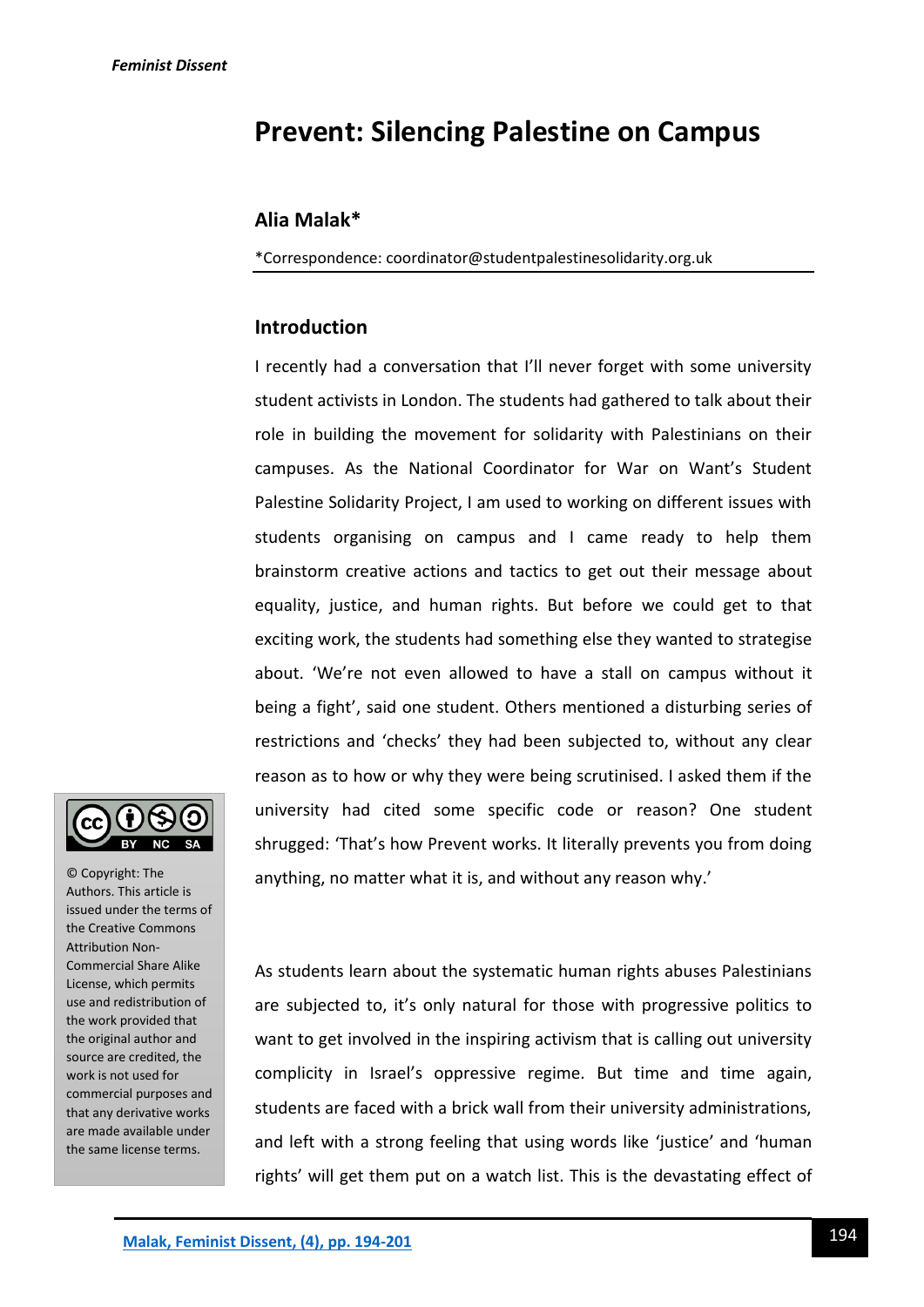the Prevent agenda and how it is being used on campus to silence progressive voices and debate.

# **Preventing critiques of Israel**

The UK government originally developed the Prevent programme in 2003. It is one of the Contest counter-terrorism strategy's four workstreams, the others being Pursue (to stop terrorist attacks), Protect (to strengthen protection against a terrorist attack) and Prepare (to mitigate the impact of a terrorist attack). While the three other workstreams focus on tangible events and quantifiable outcomes, Prevent places a legal duty on public bodies such as universities to identify the early warning signs of terrorist sympathies in individuals and to report them.

The guidance relies on a Vulnerability Assessment Framework that is based on a single study of a small number of people imprisoned for terrorism offences. As such, it lacks a thorough list of possible indicators. The partial list in the official guidance includes feelings and experiences that many people will identify with: Identity crisis (distance from cultural/religious heritage and uncomfortable with their place in the society around them), Personal crisis (family tensions, sense of isolation, adolescence), Personal circumstances (migration, local community tensions, events affecting country or region of origin, alienation from UK values, having a sense of grievance that is triggered by personal experience of racism, discrimination, or aspects of government policy), Unmet aspirations (perceptions of injustice, feeling of failure, rejection of civic life) and Criminality (experiences of imprisonment, poor resettlement/reintegration, previous involvement with criminal groups). The guidance makes clear that this list is not to be considered exhaustive.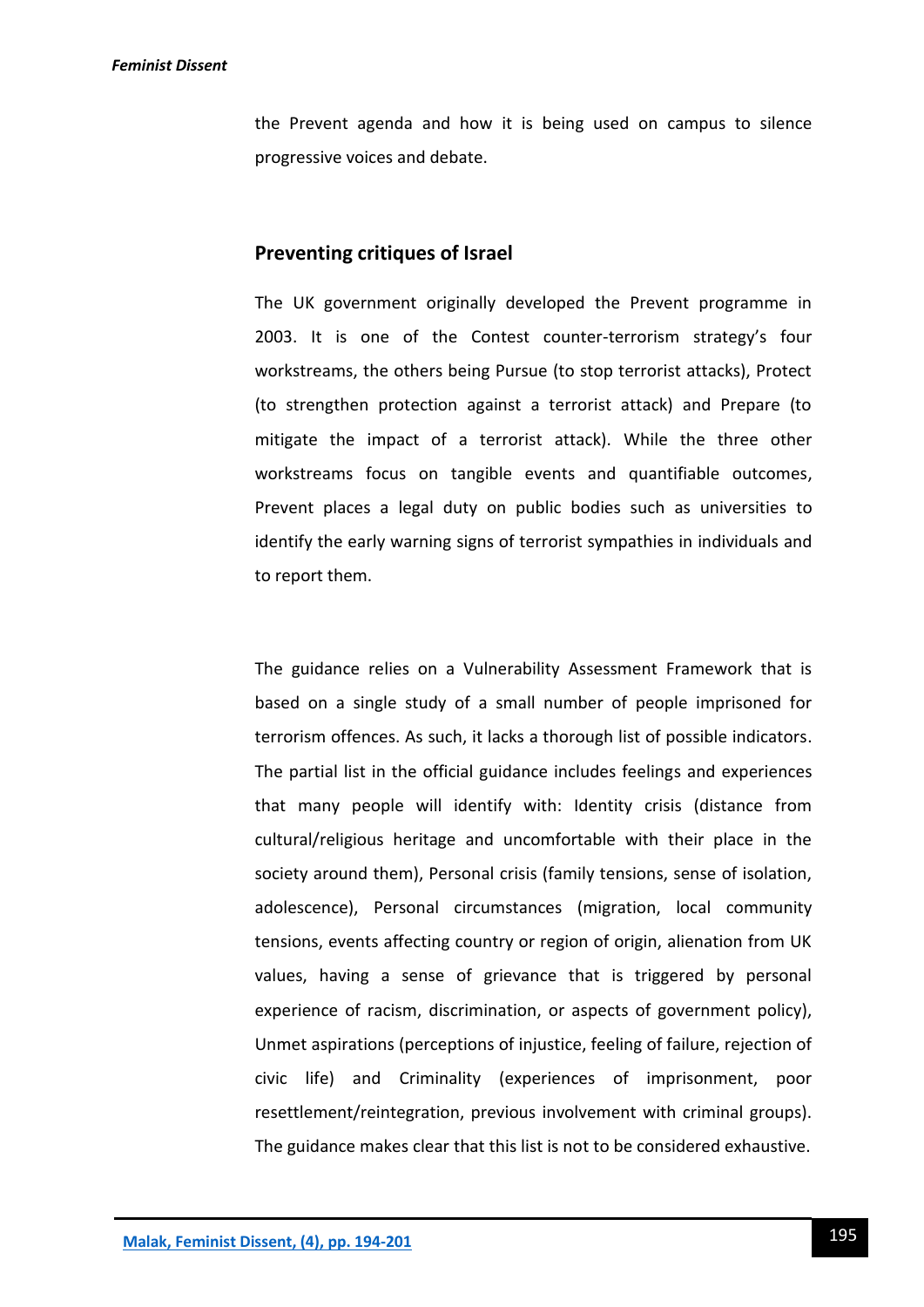The 'Personal Circumstances' section of the guidance considers individuals with grievances triggered by aspects of government policy as being vulnerable to extremism. This is where much of the application of Prevent applies to Palestine solidarity activists. Critiques of the Israeli state are considered one such grievance within this framework, even though this ignores the fact that Israel, with the complicity of the British government, systematically violates the human rights of Palestinians on a daily basis. Even the Foreign and Commonwealth Office (FCO) admits that Israel regularly breaches international law in its violations of Palestinian rights (Foreign and Commonwealth Office, 2017, p.40). Yet, when student activists organise events analysing or even just describing these violations, Prevent may be triggered.

The logic linking support for Palestinian rights to extremism is deeply flawed: within this framework, Baroness Warsi, a former cabinet minister and co-Chair of the Conservative Party who resigned in 2014 in protest over the government's failure to condemn Israel's attack on Gaza, is vulnerable to extremism and a potential terrorist. And the over 100 MPs that have spoken out against Israel's practice of taking Palestinian children as political prisoners may be 'at risk of radicalisation'.

# **Silencing debate in higher education**

The Prevent agenda has increasingly alienated university students, particularly those engaged with Friends of Palestine societies. Prevent encourages institutional surveillance of these groups; in a HEFCE-backed Prevent training presentation, there is a slide entitled 'Palestine: Extreme, but Legal?' (see Nabulsi, 2017). This approach has resulted in the profiling of students and academic staff of a certain background as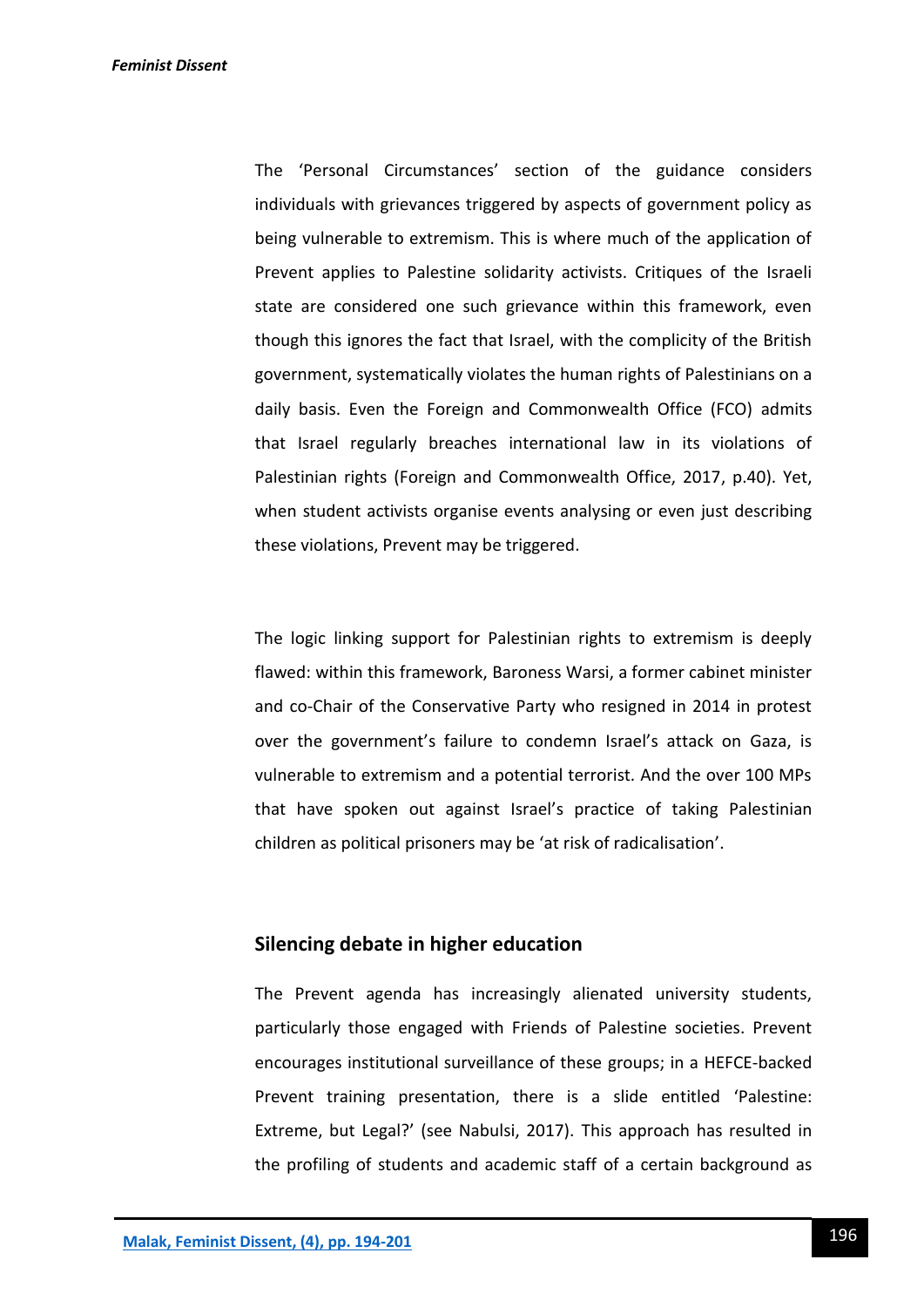people who are more likely to have 'grievances' on the issue of Palestine and Britain's complicity in the continuation of the illegal occupation. An example of this profiling took place at Cambridge University in November 2017, when university officials contacted the Palestine Society hours before a planned public meeting titled 'BDS and the globalised struggle for Palestinian rights'. They demanded that the Director of Communications, Paul Mylrea, be installed as Chair of the event, replacing SOAS academic Ruba Salih. University officials claimed that the change was necessary 'to ensure open, robust and lawful debate'. This was a way for the University hierarchy to take control and restrict the autonomy of academics and left, anti-racist organisations to hold speaker events. It is not coincidental that the proposed Chair representing the University's senior management was a white man, and the usurped academic was a woman of colour, a highly respected postcolonial academic with research focusing on Palestinian refugees. Following a review of this procedure, Cambridge University released a statement on 6<sup>th</sup> March 2018, stating that the wrong decision was taken and publicly apologising to Salih (see Bradbury, 2018). Nevertheless, this incident is an example of how the logic of Prevent is often used without the formal process being triggered – it simply creates an opening for events and people to be considered 'risky'.

The vague nature of Prevent guidance accompanied by the insinuation that Palestine solidarity activism is a precursor to violent extremist activities has allowed the Prevent Duty to be invoked by right-wing groups hostile to the politics of Palestine solidarity. This can most clearly be seen in the events of  $27<sup>th</sup>$  October 2016, when University College London Union (UCLU) Friends of Israel hosted Hen Mazzig, a former Israeli military soldier and professional propagandist for the Israeli state, to speak on campus. The UCLU Friends of Palestine Society arranged a demonstration to counter the event. Pro-Israel groups and individuals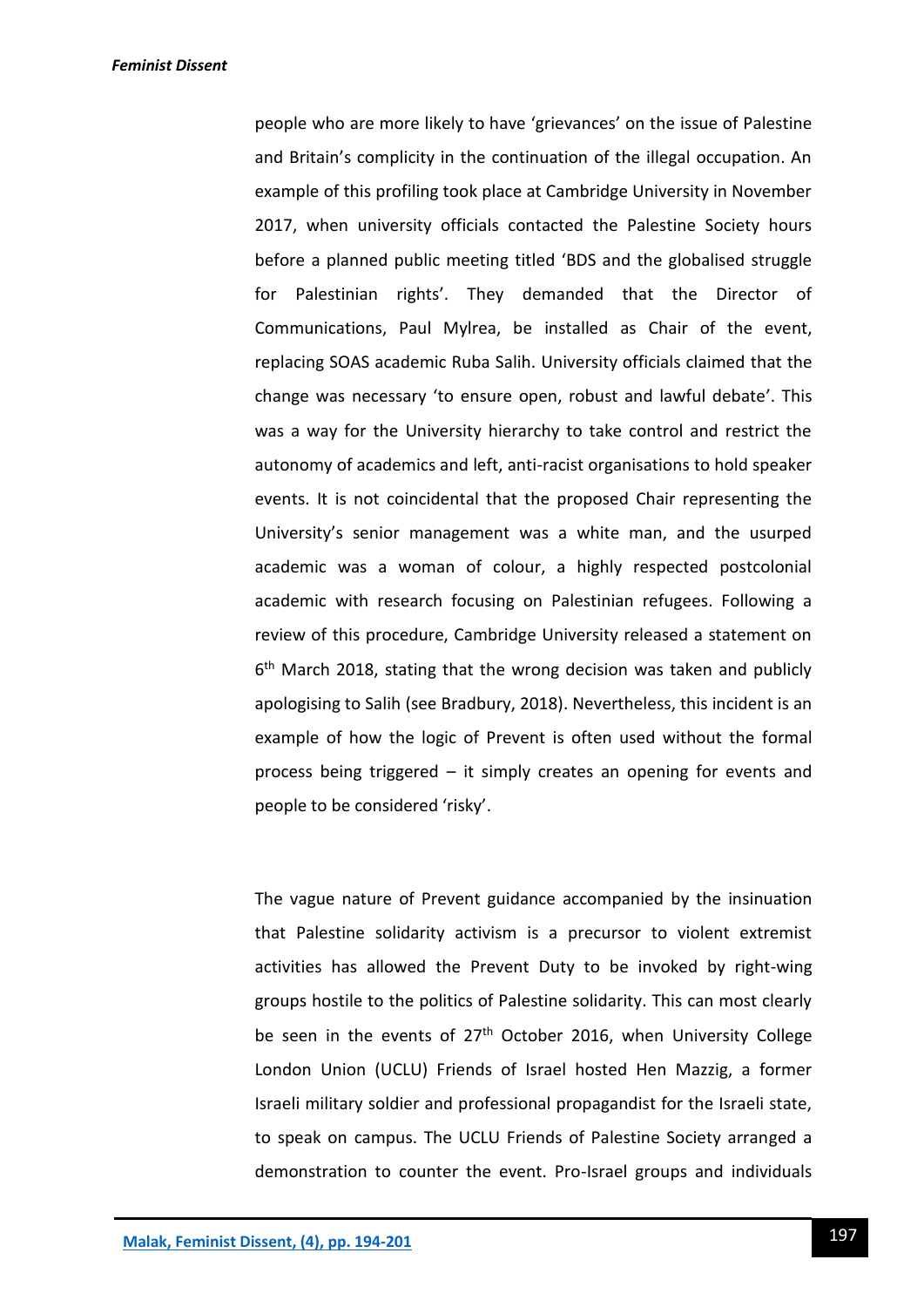came to oppose the students, resulting in a confrontation. There is video footage<sup>i</sup> of a pro-Israel protestor verbally attacking a Black student wearing a Palestine T-shirt, shouting 'The Home Office should follow you up. You are at risk of radicalisation'. University College London (UCL) took disciplinary action against five students associated with the Friends of Palestine Society – all of whom were students of colour and some of whom were Muslim. In the aftermath, the university administration made a recommendation that the Prevent Duty be fully integrated into the Students Union's speaker approval system. The Student Union sabbatical officers voted down the recommendation.

There have been more calculated attempts by pro-Israel organisations to use the Prevent Duty to suppress Palestine solidarity activism in universities. The group UK Lawyers for Israel has a section on its website outlining how the Prevent Duty can be used to launch complaints in order to oppose the Boycott, Divestment & Sanctions movement (BDS)<sup>ii</sup> or what it refers to as 'anti-Israel events' on campus. The advice includes using Prevent to demand the university administration heavily scrutinise speakers to unearth any 'extreme' views they may hold and to insist that opposing views be presented at the same event. In my experience, universities are all too willing to impose these restrictions on Palestine Society events in the name of 'balance' and 'debate' – however, this enthusiasm for neutrality dissipates when representatives of the Israeli state are given a platform on campus.

#### **Conclusion**

Despite a lack of comprehensive indicators that an individual is vulnerable to extremism, the Prevent agenda is rooted in the belief that 'non-violent extremism' leads to 'violent extremism', which means that individuals are targeted for what are essentially thought crimes. This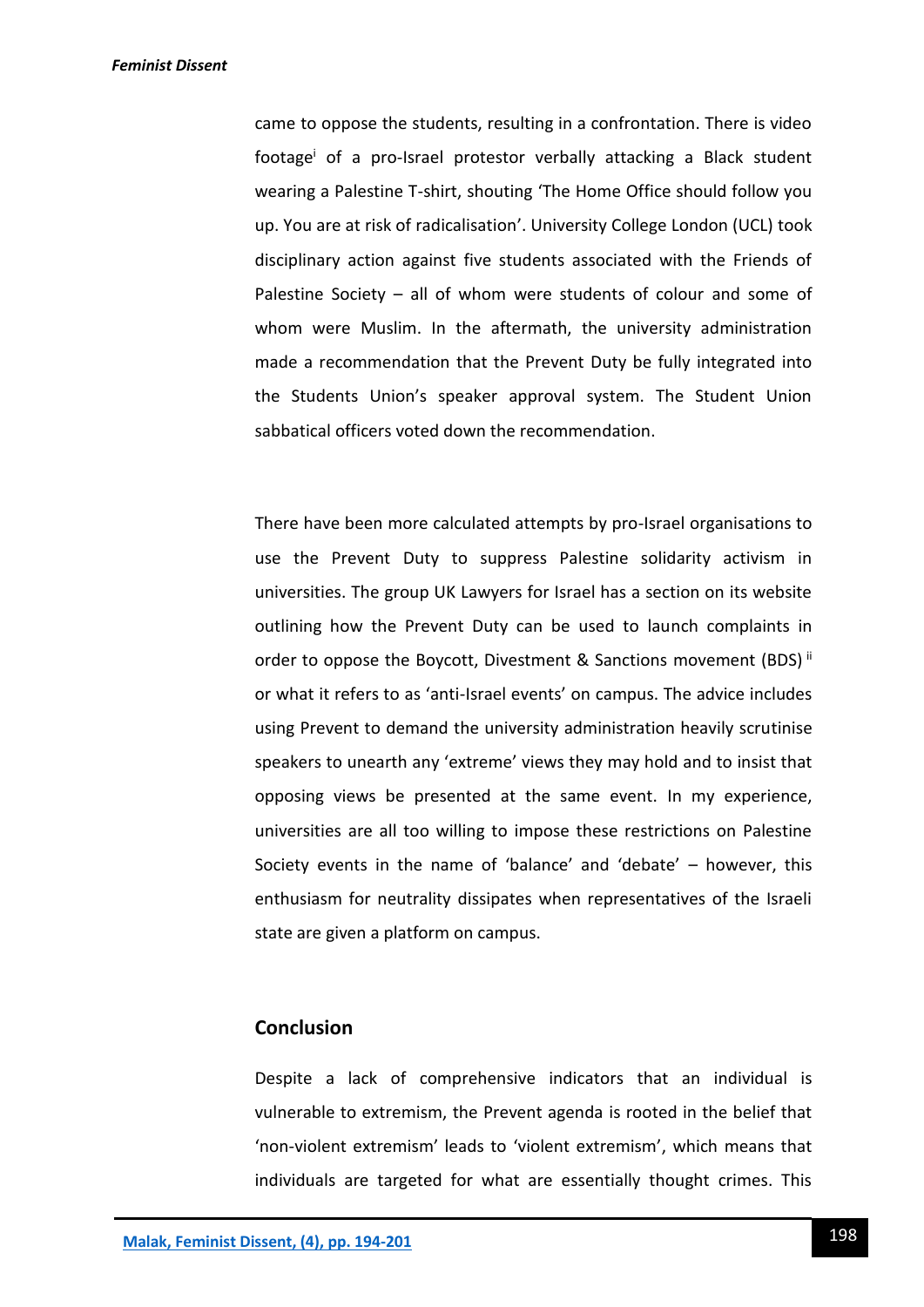thought policing has, unsurprisingly, created a climate of fear around political organising in society. After a visit to the UK, Maina Kiai, the former UN Special Rapporteur on the rights to freedom of peaceful assembly and association, commented that he was concerned about 'the lack of definitional clarity [in Prevent guidelines], combined with the encouragement of people to report suspicious activity have created an unease and uncertainty around what can be discussed in public' iii. The natural result of this unease and uncertainty is the shrinking of spaces in which politics can be openly discussed – particularly on university campuses, traditionally hotbeds of political organising. Many students (particularly those identifying as Muslim or BME) feel uncomfortable discussing their politics publicly and engage in self-censorship, policing themselves so that the university doesn't have to.

In 2009, when Prevent was in its infancy, the Institute of Race Relations published a study on the strategy (Kudnani, 2009). It found that Prevent decision-making lacks transparency and accountability, and that the atmosphere promoted by Prevent is one in which to make radical criticisms of the government and its policies is to risk losing funding and facing isolation as an 'extremist', whilst institutions which support the government are rewarded. These observations remain just as pertinent today, almost ten years after the study was published and seven years since the Prevent agenda's remit was expanded by David Cameron's Conservative government.

University administrations have used the stifling atmosphere created by Prevent to not only justify targeting Palestine solidarity and other forms of progressive activism on campuses, but also to avoid being held accountable by their student body. When SOAS and Manchester University hosted Israeli Ambassador Mark Regev (in April 2017 and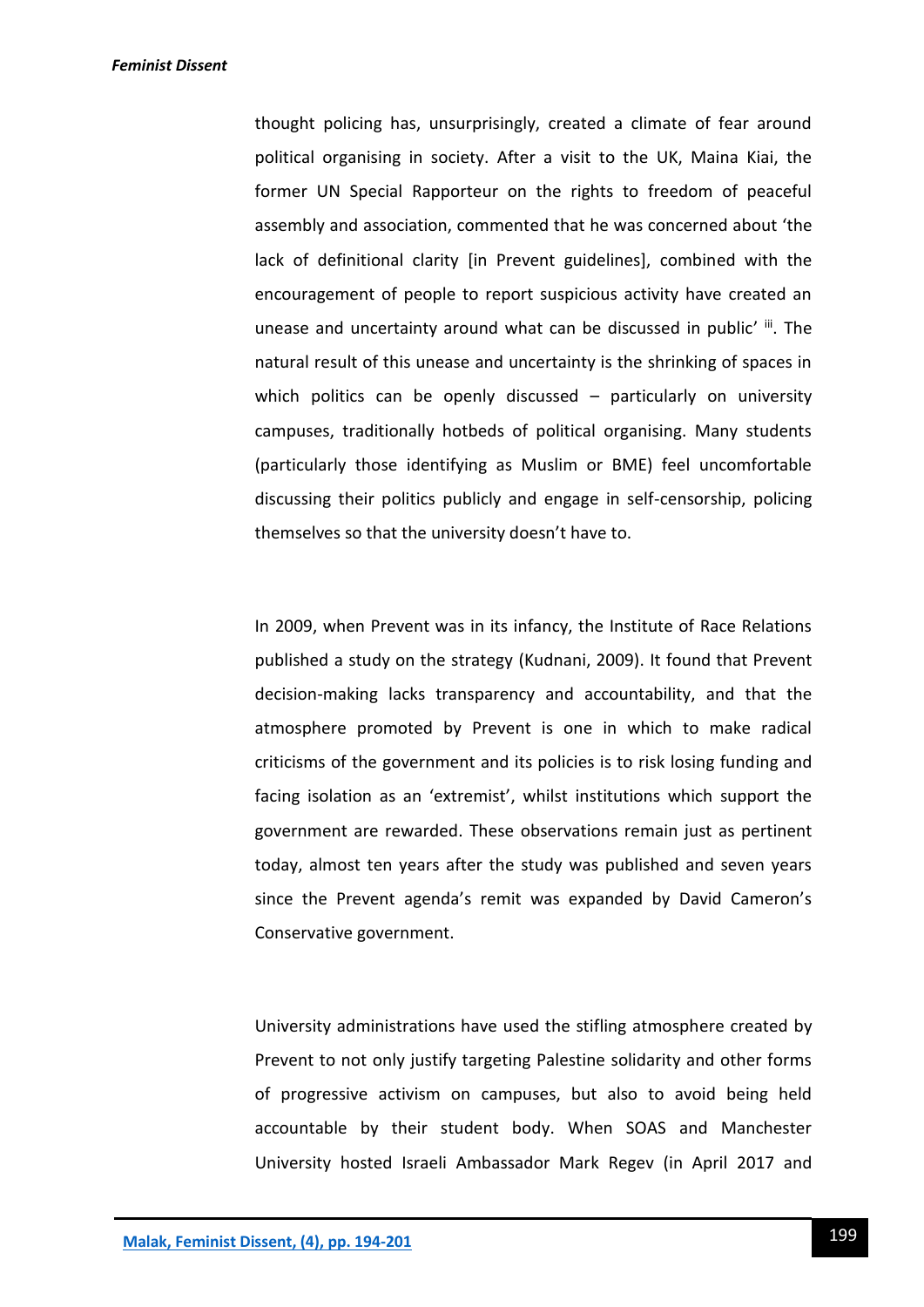#### *Feminist Dissent*

November 2017, respectively), the administrations were actively ignoring democratic votes from the student body endorsing BDS, which included boycotting representatives of the Israeli state. Prevent offers the neoliberal university a convenient way to become less democratic and less culpable for its actions – an erosion of institutional transparency which should concern people both inside and outside of academia.

Staff and student alliances are key to challenging the repressive nature of Prevent within universities: at both SOAS and Manchester, staff and students came together to organise sizeable demonstrations against Regev's presence. Cambridge University's move to force a 'neutral chair' onto a Palestine Society event received a huge public pushback from staff. These partnerships within a university environment bolster resistance and campus communities should be striving to create them where they do not already exist. Forging these relationships, as well as continuing to campaign for Palestine and other progressive causes on campus, are the best challenge to the depoliticising nature of Prevent, and a reassertion that universities will remain the space of political organising which they have always been.

# **References**

Bradbury, R. (2018) 'Cambridge apologises for blocking academic from chairing Palsoc event'. *Varsity*, 6th March. Available at: <https://www.varsity.co.uk/news/15073> [Last accessed 20 June 2018].

Foreign and Commonwealth Office (2017) Human Rights and Democracy Report: the 2016 Foreign and Commonwealth Office Report. London: HMSO. Available at: [https://www.gov.uk/government/uploads/system/uploads/attachment\\_](https://www.gov.uk/government/uploads/system/uploads/attachment_data/file/630623/Human_Rights_and_Democracy_Report_2016_accessible.pdf)